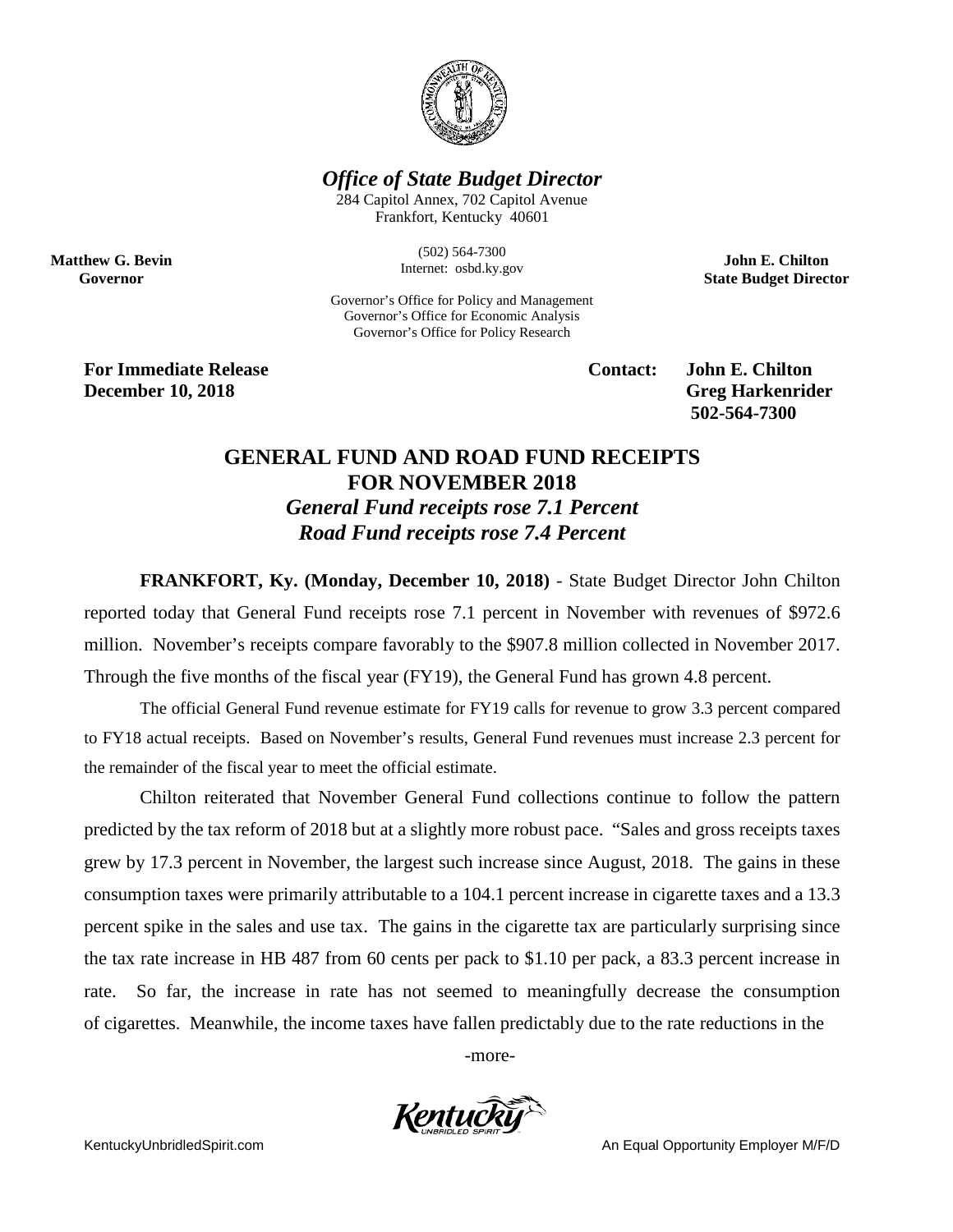2018 tax legislation. November receipts were no exception, showing a 0.5 percent decline in combined income-based taxation. Taken in the aggregate, November's General Fund increase of 7.1 percent provides a slight buffer against an anticipated slowdown in receipts in the upcoming fiscal quarters."

Among the major General Fund accounts:

- Individual income taxes fell 1.0 percent in November as a 0.8 percent increase in withholding was overtaken by losses in net returns and estimated tax payments. Year-todate collections are down 0.8 percent. Earlier this year, the top corporate and individual income tax rates were decreased from 6.0 percent to 5.0 percent. Thus, a larger decrease in income tax revenue would result, were it not for increased employment earnings.
- Sales tax revenues grew 13.3 percent in November, partially attributable to the October  $1<sup>st</sup>$ implementation of sales tax collections on internet sales made possible by the U.S. Supreme Court's Wayfair decision. Sales tax collections have increased 8.2 percent in the first five months of the year, roughly congruous with the projections for FY19.
- Corporation income tax receipts increased \$6.0 million in November and have now increased 2.0 percent so far in FY19.
- Cigarette taxes are up 104.1 percent for the month and have grown 73.3 percent for the first five months of the fiscal year. The increase coincides with the July 1 83.3 percent increase in the cigarette tax from \$0.60 per pack to \$1.10 per HB 487.
- Property taxes grew 1.3 percent in November and are up 2.2 percent for the year.
- Coal severance tax receipts fell 5.9 percent for the month. Year-to-date collections are down 16.2 percent.
- Lottery revenues increased 17.4 percent in November and are up 5.9 percent for the year.

Road Fund receipts grew 7.4 percent in November with collections of \$133.2 million. Yearto-date collections have grown 4.5 percent compared to last year's total. Despite declines in Road Fund revenue in FY15 and FY16, followed by anemic growth in FY17 and FY18, receipts have now risen in seven of the past nine months. The official Road Fund revenue estimate calls for a 0.3 percent decrease in receipts for the entire fiscal year (FY19). Based on year-to-date collections, revenues can fall 3.7 percent for the remainder of the fiscal year to meet that estimate.

Among the Road Fund accounts:

- Motor fuels receipts climbed 7.3 percent in November and 1.9 percent for the year.
- Motor vehicle usage collections rose 3.1 percent for the month. Year-to-date collections are up 5.6 percent.
- License and privilege taxes built on a strong October by posting a 14.4 percent increase in the month of November. For the first four months of the fiscal year, receipts are up 8.0 percent.
- Nontax receipts fell 19.0 percent in November but have grown 28.7 percent for the year.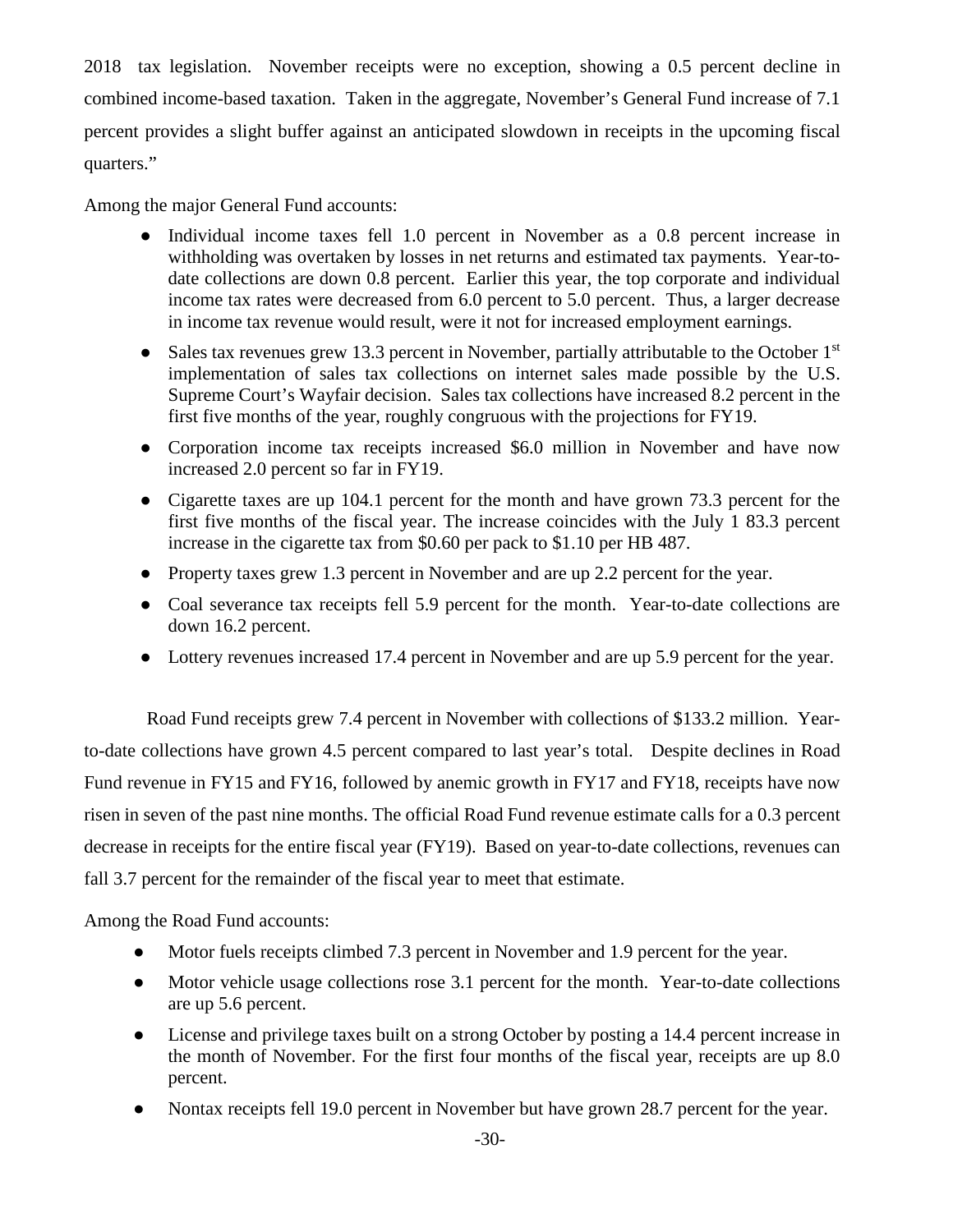## KENTUCKY STATE GOVERNMENT REVENUE 1. GENERAL FUND REVENUE

|                                                  | <b>NOVEMBER</b><br>2018 | <b>NOVEMBER</b><br>2017 | % Change       | <b>JULY THROUGH NOVEMBER</b><br>FY 2019<br>FY 2018 |                 | % Change       |
|--------------------------------------------------|-------------------------|-------------------------|----------------|----------------------------------------------------|-----------------|----------------|
|                                                  |                         |                         |                |                                                    |                 |                |
| <b>TOTAL GENERAL FUND</b>                        | \$972,569,146           | \$907,841,379           | 7.1%           | \$4,465,996,872                                    | \$4,259,848,748 | 4.8%           |
| <b>Tax Receipts</b>                              | \$915,762,395           | \$859,286,495           | 6.6%           | \$4,292,293,847                                    | \$4,103,767,770 | 4.6%           |
| Sales and Gross Receipts                         | \$390,774,108           | \$333,177,806           | 17.3%          | \$1,945,404,313                                    | \$1,734,084,110 | 12.2%          |
| <b>Beer Consumption</b>                          | 408.155                 | 505,969                 | $-19.3%$       | 2,613,312                                          | 2,788,509       | $-6.3%$        |
| <b>Beer Wholesale</b>                            | 4,589,835               | 4,599,893               | $-0.2%$        | 25,401,850                                         | 26,596,542      | $-4.5%$        |
| Cigarette                                        | 33,912,434              | 16,619,205              | 104.1%         | 152,127,108                                        | 87,760,330      | 73.3%          |
| <b>Distilled Spirits Case Sales</b>              | 15,466                  | 13,682                  | 13.0%          | 56,024                                             | 64,126          | $-12.6%$       |
| <b>Distilled Spirits Consumption</b>             | 1,375,989               | 1,234,030               | 11.5%          | 6,143,737                                          | 5,915,880       | 3.9%           |
| <b>Distilled Spirits Wholesale</b>               | 4,831,523               | 4,116,109               | 17.4%          | 20,114,152                                         | 18,544,483      | 8.5%           |
| <b>Insurance Premium</b>                         | 5,000                   | (36,002)                | ---            | 47,973,858                                         | 45,253,568      | 6.0%           |
| Pari-Mutuel                                      | 1,112,000               | 466,666                 | 138.3%         | 3,383,828                                          | 2,148,324       | 57.5%          |
| Race Track Admission                             | 7,645                   | 0                       | ---            | 95,505                                             | 108,930         | $-12.3%$       |
| Sales and Use                                    | 336,159,243             | 296,727,915             | 13.3%          | 1,624,809,312                                      | 1,501,165,595   | 8.2%           |
| Wine Consumption                                 | 284,590                 | 263,439                 | 8.0%           | 1,286,071                                          | 1,241,708       | 3.6%           |
| Wine Wholesale                                   | 1,687,478               | 1,493,814               | 13.0%          | 6,943,140                                          | 6,824,272       | 1.7%           |
| <b>Telecommunications Tax</b>                    | 4,542,084               | 5,243,523               | $-13.4%$       | 23,614,295                                         | 26,261,839      | $-10.1%$       |
| <b>Other Tobacco Products</b><br>Floor Stock Tax | 1,854,721               | 1,929,565               | $-3.9%$        | 9,671,593                                          | 9,410,985       | 2.8%           |
|                                                  | (12,057)                | 0                       | ---            | 21,170,529                                         | (982)           | ---            |
| License and Privilege                            | (\$279,516)             | \$94,667                | $-395.3%$      | (\$470, 180)                                       | \$260,604       | $-280.4%$      |
| Alc. Bev. License Suspension                     | 1,000                   | 28,833                  | $-96.5%$       | 142,007                                            | 220,283         | $-35.5%$       |
| <b>Corporation License</b>                       | 1,547                   | (16, 398)               | ---            | 46,203                                             | (2,339)         |                |
| <b>Corporation Organization</b>                  | 98,234                  | 905                     | ---            | 107,040                                            | 16,830          | 536.0%         |
| <b>Occupational Licenses</b>                     | 10,543                  | 9,902                   | 6.5%           | 52,246                                             | 58,884          | $-11.3%$       |
| Race Track License                               | 27,500                  | 0                       | ---            | 123,375                                            | 128,450         | $-4.0%$        |
| <b>Bank Franchise Tax</b>                        | (482, 163)              | 13,938                  | -3559.2%       | (1,236,779)                                        | (456, 551)      |                |
| <b>Driver License Fees</b>                       | 63,823                  | 57,486                  | 11.0%          | 295,728                                            | 295,046         | 0.2%           |
| <b>Natural Resources</b>                         | \$9,805,047             | \$9,777,076             | 0.3%           | \$49,123,119                                       | \$54,228,016    | $-9.4%$        |
| Coal Severance                                   | 6,413,584               | 6,818,675               | $-5.9%$        | 33,366,766                                         | 39,840,168      | $-16.2%$       |
| Oil Production                                   | 603,597                 | 424,534                 | 42.2%          | 2,884,225                                          | 1,966,057       | 46.7%          |
| <b>Minerals Severance</b>                        | 1,897,395               | 1,753,670               | 8.2%           | 8,985,311                                          | 9,104,973       | $-1.3%$        |
| <b>Natural Gas Severance</b>                     | 890,472                 | 780,198                 | 14.1%          | 3,886,818                                          | 3,316,818       | 17.2%          |
| Income                                           | \$329,454,562           | \$331,193,489           | $-0.5%$        | \$2,018,122,622                                    | \$2,035,795,389 | $-0.9%$        |
| Corporation                                      | 9,440,654               | 3,419,800               | 176.1%         | 171,398,648                                        | 168,008,210     | 2.0%           |
| Individual                                       | 318,285,776             | 321,339,513             | $-1.0%$        | 1,785,558,453                                      | 1,799,461,377   | $-0.8%$        |
| <b>Limited Liability Entity</b>                  | 1,728,133               | 6,434,175               | $-73.1%$       | 61,165,521                                         | 68,325,803      | $-10.5%$       |
| Property                                         | \$180,654,921           | \$178,310,632           | 1.3%           | \$250,827,002                                      | \$245,340,254   | 2.2%           |
| <b>Building &amp; Loan Association</b>           | 0                       | 0                       | $\overline{a}$ | 257,579                                            | 9.883           | $\overline{a}$ |
| General - Real                                   | 117,857,711             | 122,103,097             | $-3.5%$        | 120,562,469                                        | 123,535,945     | $-2.4%$        |
| General - Tangible                               | 57,671,128              | 51,691,635              | 11.6%          | 101,932,556                                        | 94,934,119      | 7.4%           |
| Omitted & Delinquent                             | 3,807,021               | 2,514,816               | 51.4%          | 6,754,981                                          | 6,445,657       | 4.8%           |
| <b>Public Service</b>                            | 708,313                 | 1,413,829               | -49.9%         | 20,411,741                                         | 19,821,701      | 3.0%           |
| Other                                            | 610,748                 | 587,256                 | 4.0%           | 907,675                                            | 592,948         | 53.1%          |
| Inheritance Tax                                  | \$3,182,557             | \$4,766,520             | $-33.2%$       | \$21,178,385                                       | \$24,232,566    | $-12.6%$       |
| Miscellaneous                                    | \$2,170,715             | \$1,966,305             | 10.4%          | \$8,108,586                                        | \$9,826,830     | $-17.5%$       |
| Legal Process                                    | 1,229,156               | 1,102,444               | 11.5%          | 5,444,452                                          | 5,388,441       | 1.0%           |
| T. V. A. In Lieu Payments                        | 941,559                 | 877,300                 | 7.3%           | 2,660,339                                          | 4,434,509       | $-40.0\%$      |
| Other                                            | 0                       | (13, 439)               | ---            | 3,795                                              | 3,880           | $-2.2%$        |
| <b>Nontax Receipts</b>                           | \$55,544,669            | \$46,992,167            | 18.2%          | \$171,552,482                                      | \$154,318,426   | 11.2%          |
| <b>Departmental Fees</b>                         | 1,070,474               | 1,516,050               | $-29.4%$       | 5,555,203                                          | 5,756,636       | $-3.5%$        |
| <b>PSC Assessment Fee</b>                        | 209                     | 6,622                   | $-96.8%$       | 15,941,484                                         | 15,824,001      | 0.7%           |
| Fines & Forfeitures                              | 1,478,098               | 1,471,974               | 0.4%           | 9,208,646                                          | 7,387,900       | 24.6%          |
| Income on Investments                            | (1,939,875)             | (862,095)               | ---            | (4,765,440)                                        | (2,686,089)     |                |
| Lottery                                          | 24,646,017              | 21,000,000              | 17.4%          | 101,646,017                                        | 96,000,000      | 5.9%           |
| Miscellaneous                                    | 30,289,745              | 23,859,616              | 26.9%          | 43,966,572                                         | 32,035,978      | 37.2%          |
| <b>Redeposit of State Funds</b>                  | \$1,262,082             | \$1,562,717             | $-19.2%$       | \$2,150,543                                        | \$1,762,552     | 22.0%          |